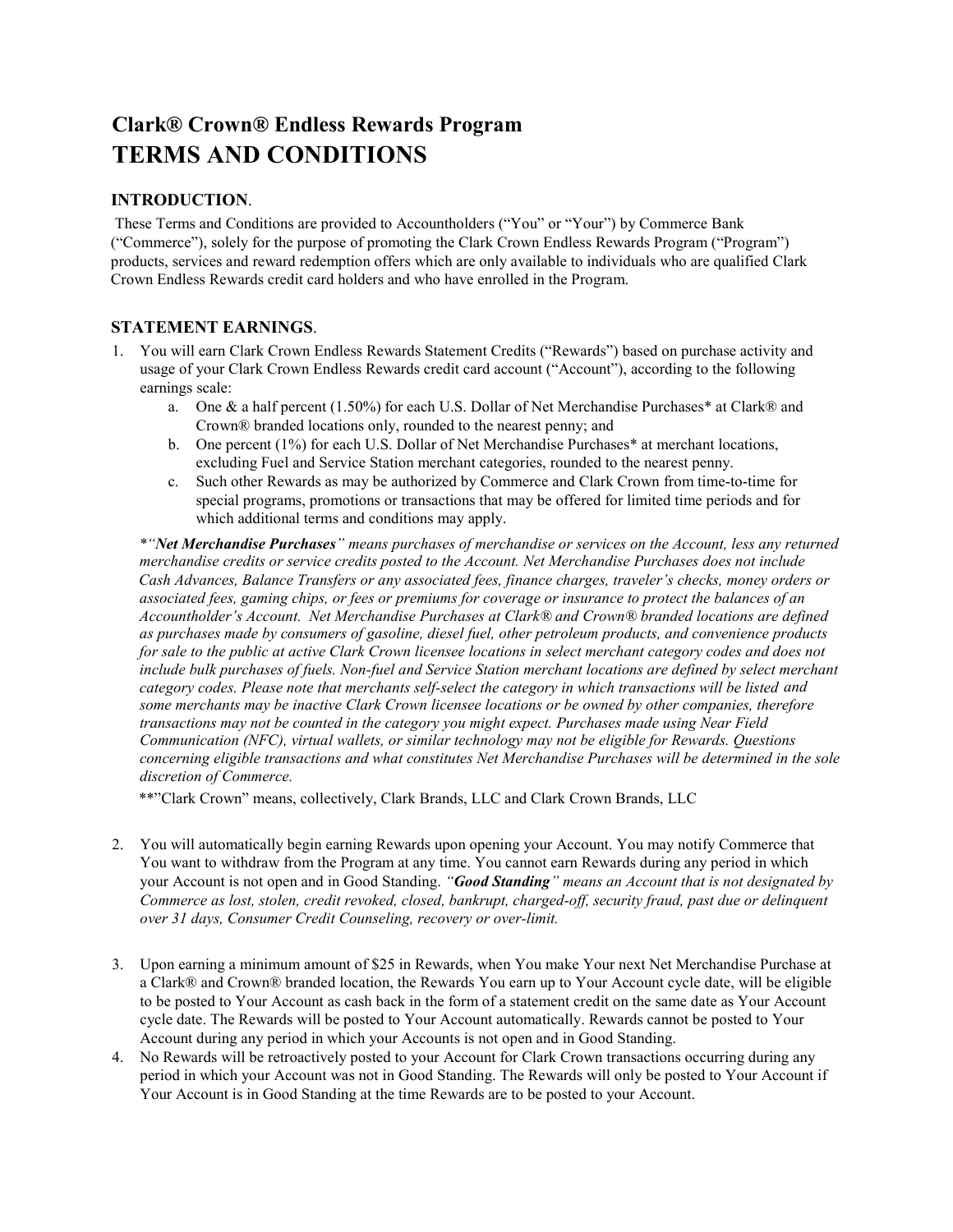- 5. The Account statement on Your Account will reflect the Rewards balance, Rewards earned, and Rewards posted to Your Account in the Rewards summary box. Rewards posted to Your Account will be displayed as a separate line item on Your Account statement labeled as "CLARK CROWN ENDLESS REWARDS". The Rewards will also be displayed in the "Summary of Account Activity" box under the line item "Other Credits." The frequency, timing, content and layout of the Account statements are subject to change from time-to-time at the discretion of Commerce.
- 6. Of the total Rewards earned, the amount of Rewards eligible for redemption will be an amount up to, but not exceeding the total dollar amount of all purchases made at Clark® and Crown® branded locations within that monthly billing cycle. In any month, Rewards not posted to Your Account statement will carryover and will be eligible to be posted as Rewards on a future statement. Example: If You earned \$30 in Rewards and made \$20 in Net Merchandise Purchases at Clark® Crown® branded locations during that month's billing cycle, \$20 in Rewards will be posted to Your Account automatically on Your Account's cycle date. The remaining \$10 Rewards balance will be carried forward and be eligible for a statement credit against future Clark Crown purchases once the Rewards balance exceeds the minimum amount of \$25.
- 7. A cash back Rewards redemption is applied as a statement credit to Your Account. The statement credit will reduce your balance, but a cash back Rewards redemption credited to Your Account will not substitute for Your minimum payment obligation. No Rewards will be made in the form of a check, gift certificate or other form of credit. Rewards can only be posted to the Account on which the Rewards were earned and are not transferable to any other Account.
- 8. All unredeemed Rewards on Your Account will, on the day of the Account closure, be forfeited if Your Account is closed for any reason.

## **GENERAL TERMS/CONDITIONS**.

- 9. Commerce and Clark Crown reserve the right, in their sole discretion, to suspend, cancel or modify the Program at any time and for any reason without prior notice.
- 10. Commerce and Clark Crown reserve the right, in their sole discretion, to add, delete, change or revise the Terms and Conditions of the Program including, but not limited to, qualifications for participation in the program, Program features or procedures, the imposition or discontinuance of special promotions or offers, additions, revisions of the amount of Rewards offered, revision and/or introduction of minimum and maximum limitations and/or expiration periods, revisions to disqualifying events or the imposition of new, revised or additional program terms.
- 11. You will be responsible for both determining and paying any federal, state or local taxes, fees or other charges, if any, that may be imposed by any governmental or regulatory authority on Rewards obtained through the Program, whether or not such taxes, fees or other charges are imposed at the time Rewards are awarded or subsequently. Should Commerce be required to report taxes, tax reporting, if any, will be made to the tax ID number of the Primary Accountholder, regardless of which Accountholder redeemed the Rewards.
- 12. Commerce reserves the right, in its sole discretion, to disqualify any Accountholder from participation in the Program and to cancel or invalidate any Rewards in cases of actual or suspected abuse, fraud, violations of the Program Terms and Conditions or any actual or suspect abuse, fraud or misuse with respect to the credit card Account or any other account You have with Commerce.
- 13. Neither Commerce nor its third party service providers, their respective employees, officers, affiliates or agents will be liable to You for any action or inaction any of them take or fail to take with respect to the Program or any changes in the Terms and Conditions of the Program.
- 14. Neither Commerce nor its third party service providers, their respective employees, officers, affiliates or agents will be responsible for any errors or omissions, for any bodily injury or property damage that may result from participation in the Program nor for any damage, loss or expense of any nature that may result from participation in the Program.
- 15. Neither Clark Crown nor its third party service providers, their respective employees, officers, affiliates or agents will be liable to You for any action or inaction any of them take or fail to take with respect to the Program or any changes in the Terms and Conditions of the Program.
- 16. Neither Clark Crown nor its third party service providers, their respective employees, officers, affiliates or agents will be responsible for any errors or omissions, for any bodily injury or property damage that may result